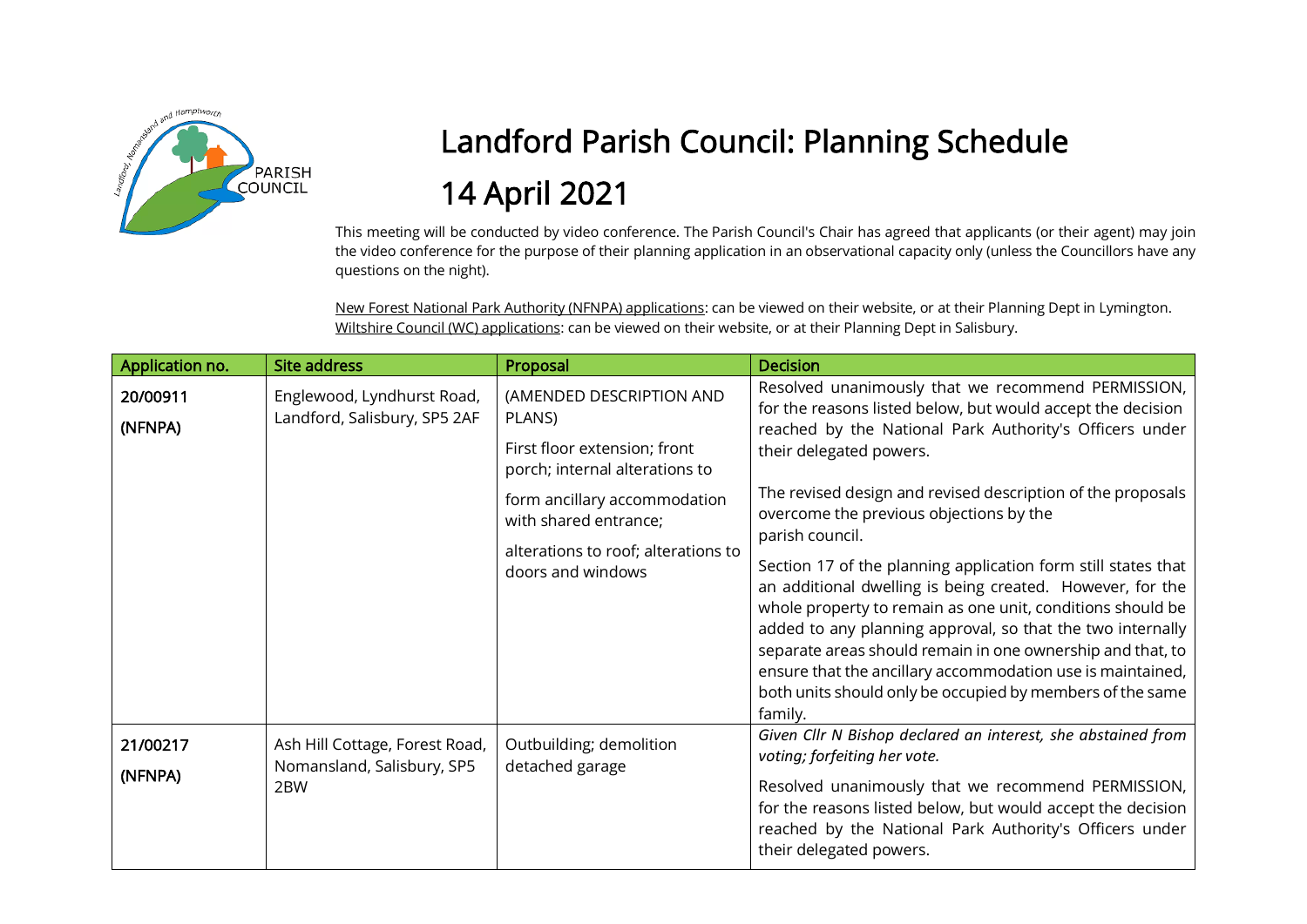|                     |                                                      |                       | The parish council would like to include a condition to the<br>planning approval which prevents the use of the proposed<br>outbuilding<br>detached<br>being<br>used<br>habitable<br>for<br>accommodation.                                                                                                                                                                                                                                                                                                                                                                                                                                                                                                                                                                                                                                                    |
|---------------------|------------------------------------------------------|-----------------------|--------------------------------------------------------------------------------------------------------------------------------------------------------------------------------------------------------------------------------------------------------------------------------------------------------------------------------------------------------------------------------------------------------------------------------------------------------------------------------------------------------------------------------------------------------------------------------------------------------------------------------------------------------------------------------------------------------------------------------------------------------------------------------------------------------------------------------------------------------------|
| 21/00194<br>(NFNPA) | Keepers Cottage, Lyburn<br>Road, Nomansland, SP5 2DE | Agricultural building | Resolved unanimously that we recommend REFUSAL, for<br>the reasons listed below, but would accept the decision<br>reached by the National Park Authority's Officers under<br>their delegated powers.                                                                                                                                                                                                                                                                                                                                                                                                                                                                                                                                                                                                                                                         |
|                     |                                                      |                       | NFNPA Policy DP50: Agricultural and forestry building.<br>Permission will be granted for buildings required for<br>agriculture or forestry purposes where:<br>a) there is a functional need for the building and its scale is<br>commensurate with that need and its setting in the<br>landscape<br>b) the building is designed for the purposes of agriculture or<br>forestry<br>c) the site is related physically and functionally to existing<br>buildings associated with the business unless there are<br>exceptional circumstances relating to agricultural necessity<br>for a more isolated location<br>d) they do not involve large or obtrusive structures or<br>generate a level of activity which would have a detrimental<br>effect on the National Park.<br>None of the above criteria seemed to be satisfied under the<br>current application. |
|                     |                                                      |                       | As a substantial building for proposed agricultural use, this<br>must form part of some business activity. In which case, a<br>provisional business plan should be included as part of the<br>planning application, to demonstrate that there will be a<br>continuous business need for the proposed building.                                                                                                                                                                                                                                                                                                                                                                                                                                                                                                                                               |
|                     |                                                      |                       | Refusal of the much smaller building under application<br>20/00828 quoted the following as a reason for refusal:<br>Further, the proposed outbuilding would not be located<br>within the domestic curtilage of the site. As such the<br>proposal would be contrary to Policies DP2, SP16, SP17,<br>DP18 and DP37 of the adopted New Forest National Park                                                                                                                                                                                                                                                                                                                                                                                                                                                                                                     |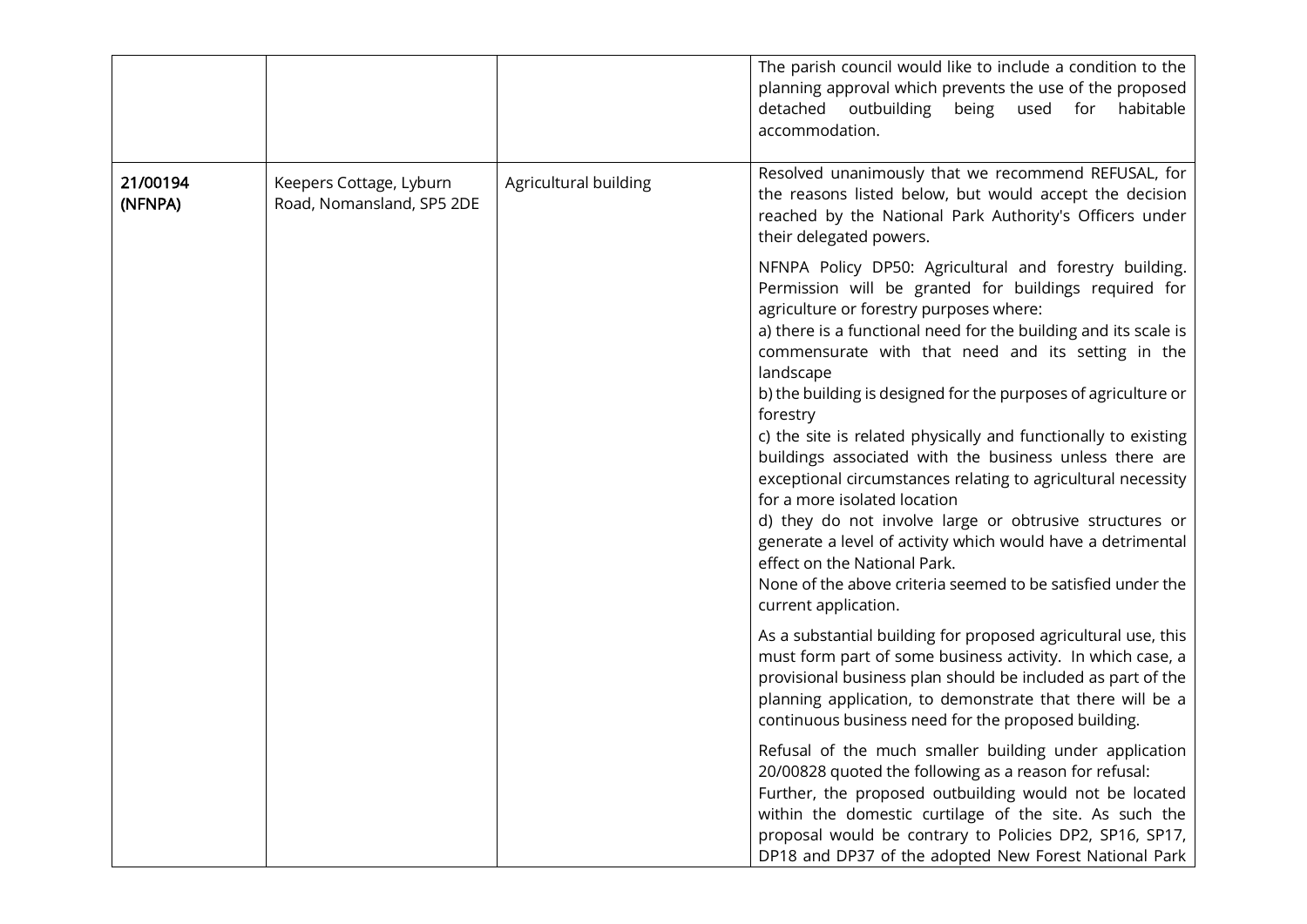|                     |                                                |                                                                                                                                                                                                                                                                                                                                    | Local Plan 2016-2036 (August 2019), the advice contained<br>in the Design Guide SPD and the National Planning Policy<br>Framework'. As a building which now covers a much larger<br>area than previously, the above, with the exception of DP37,<br>will still be relevant.<br>The whole site extends to 11 acres, but this area is partly<br>domestic curtilage and partly woodland. The site location                                                                                                                                                                                                                                 |
|---------------------|------------------------------------------------|------------------------------------------------------------------------------------------------------------------------------------------------------------------------------------------------------------------------------------------------------------------------------------------------------------------------------------|-----------------------------------------------------------------------------------------------------------------------------------------------------------------------------------------------------------------------------------------------------------------------------------------------------------------------------------------------------------------------------------------------------------------------------------------------------------------------------------------------------------------------------------------------------------------------------------------------------------------------------------------|
|                     |                                                |                                                                                                                                                                                                                                                                                                                                    | plan does not distinguish between the two types, just shows<br>a blue line around the land owned by the applicant. The<br>application form further confuses the land use issue, by<br>describing, in section 6, the current use of the site as<br>'Dwelling House'.                                                                                                                                                                                                                                                                                                                                                                     |
| 21/00219<br>(NFNPA) | Northcroft, North Lane,<br>Nomansland, SP5 2BU | Two storey extension; 1no.<br>door; 1no. rooflight; brick wall to<br>front curtilage; fencing; sliding<br>gate; external lighting; removal<br>of chimney                                                                                                                                                                           | Resolved unanimously that we are happy to accept the<br>decision reached by the National Park Authority's Officers<br>under their delegated powers.<br>The proposals create a suburban feature within a built-up<br>area of the village, a location which includes a variety of<br>building types and styles.<br>As a result of the proposals, the reduction in the area of<br>front driveway will limit the ability for vehicles to turn and                                                                                                                                                                                           |
| 21/00220<br>(NFNPA) | Clovenway, Forest Road,<br>Nomansland, SP5 2BN | Single storey ground floor front<br>extension; single storey first<br>floor front extension; single and<br>two storey rear extension; side<br>porch; alterations to doors and<br>windows; alteration to front<br>dormer roof; rear terrace;<br>demolition of 1no. chimney and<br>1no. flue; demolition of existing<br>rear terrace | re-enter North Lane in a forward direction.<br>Resolved unanimously that we recommend PERMISSION,<br>for the reasons listed below, but would accept the decision<br>reached by the National Park Authority's Officers under<br>their delegated powers.<br>Although the proposed flat roof at the front of the property<br>is not an ideal feature, the existing property is well screened,<br>with trees and vegetation, from Forest Road.<br>To maintain privacy and prevent overlooking onto<br>neighbouring properties, the proposed first floor windows<br>on the north-east elevation should be non-opening and<br>obscure glazed. |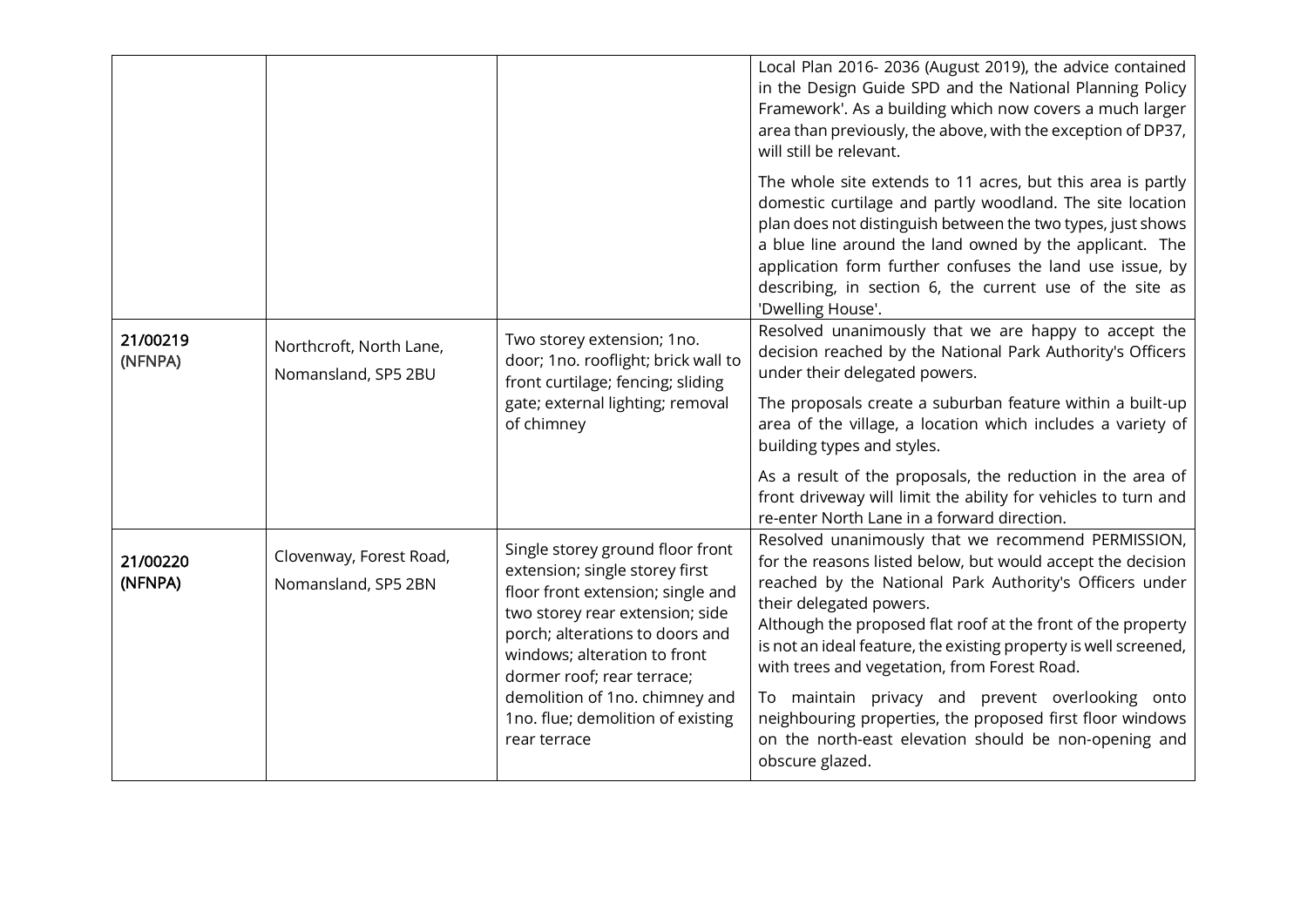| 21/00254<br>(NFNPA) | Land At, Stock Lane,<br>Landford                        | 2no. gates; fence; new vehicle<br>access; hardstanding; store;<br>demolition of existing store | Resolved unanimously that we are happy to accept the<br>decision reached by the National Park Authority's Officers<br>under their delegated powers.<br>For clarity, the block plan should show the outline of the<br>total area which remains as agricultural land, and which will                                                                                                                                                        |
|---------------------|---------------------------------------------------------|------------------------------------------------------------------------------------------------|-------------------------------------------------------------------------------------------------------------------------------------------------------------------------------------------------------------------------------------------------------------------------------------------------------------------------------------------------------------------------------------------------------------------------------------------|
|                     |                                                         |                                                                                                | be used for horse grazing.                                                                                                                                                                                                                                                                                                                                                                                                                |
|                     |                                                         |                                                                                                | No external lighting, in this rural area, has been requested<br>but any proposal to add external lighting should require a<br>planning application to be submitted.                                                                                                                                                                                                                                                                       |
|                     |                                                         |                                                                                                | The base/foundation for the proposed re-building of the<br>store should be subject to tree officers approval.                                                                                                                                                                                                                                                                                                                             |
|                     |                                                         |                                                                                                | Before demolition, an ecological assessment should be<br>made on the existing store building. This is an area close to<br>the edge of the BCZ for the Mottisfont Bats SAC and within<br>the IRZ for the New Forest SSSI.                                                                                                                                                                                                                  |
|                     |                                                         |                                                                                                | By establishing a new, improved access to the site via Gate<br>1, the existing access to the site via Gate 2 seems<br>unnecessary and should be closed.<br>Access to the rebuilt store could be easily created by<br>extending the track from the stables. Vehicles exiting from<br>Gate 2 would have limited site lines because of Stock Lane's<br>blind bends. There is also no turning facility on site, for<br>vehicles using Gate 2. |
|                     |                                                         |                                                                                                | A 3.6m wide track/hardstanding is excessive. A narrower<br>track, through an area of woodland, would be more<br>appropriate for its occasional use. The track/hardstanding<br>should not be surfaced but remain as a rural gravel track.                                                                                                                                                                                                  |
| 21/00238<br>(NFNPA) | Camping and Caravan Site,<br>Green Hill Farm, New Road, | Dining tent                                                                                    | The Case Officer Clare Ings is conducting a site visit on Thurs<br>22 April.                                                                                                                                                                                                                                                                                                                                                              |
|                     | Landford, SP5 2AZ                                       |                                                                                                | Resolved unanimously to defer making a decision on this<br>application to Monday 26 April 2021 7:15pm when an EGM<br>is being held to discuss development at Green Hill Farm. The<br>EGM will be attended by Clare Ings.                                                                                                                                                                                                                  |
|                     |                                                         |                                                                                                | The decision deadline is 30 April 2021                                                                                                                                                                                                                                                                                                                                                                                                    |